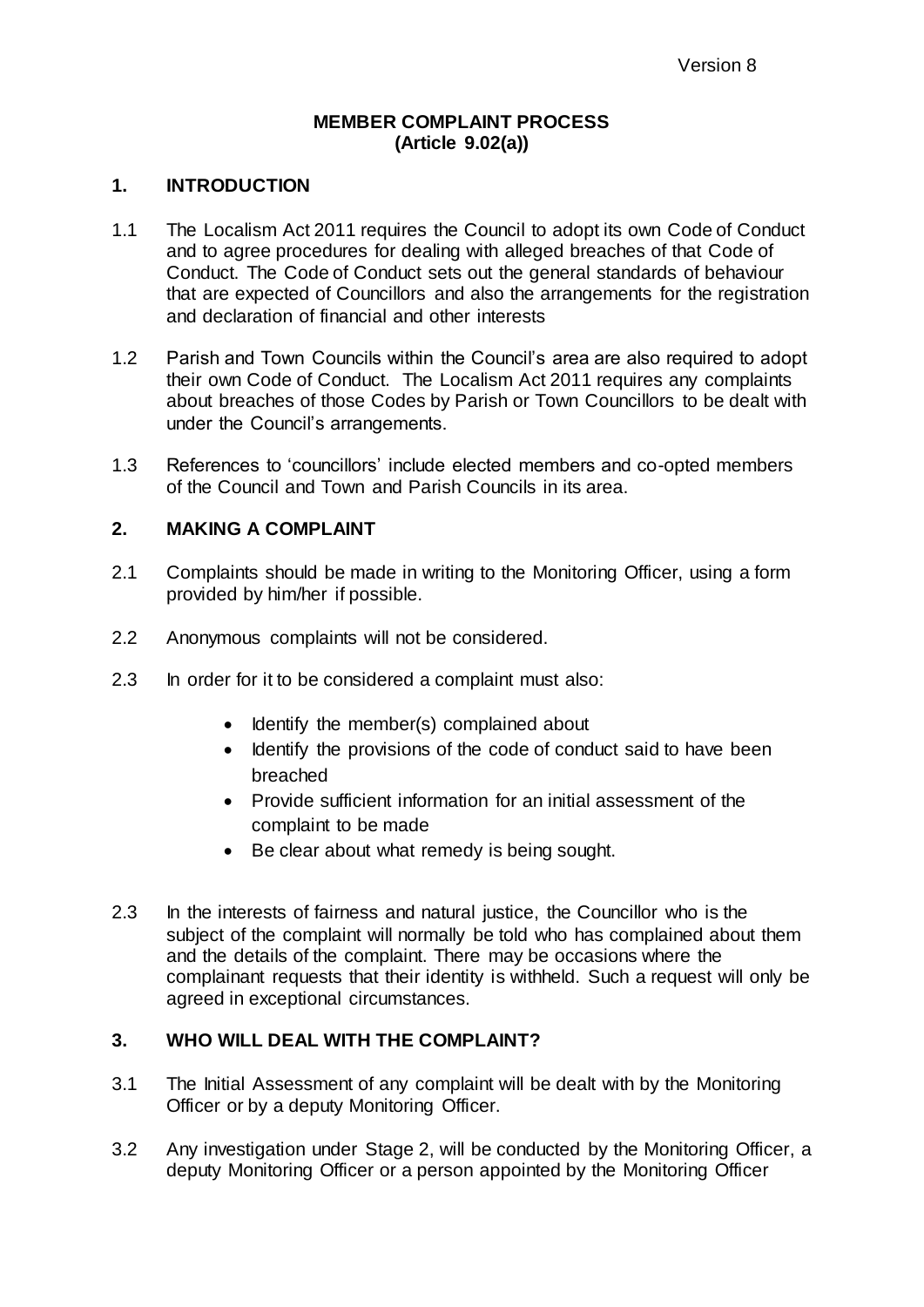("the Investigating Officer"). His/her investigation report will be considered by the Council's Audit and Governance (Hearing) Sub-Committee, who will also conduct any hearing under Stage 3.

3.3 The Independent Person will be able to attend any meetings held under stages 2 and 3 of the process.

## **4. HOW WILL ANY COMPLAINT BE DEALT WITH?**

#### 5.1 **Stage 1 – Initial Assessment**

The Monitoring Officer or a deputy Monitoring Officer will consider the complaint and in particular will consider whether:

- (a) the complaint is about the conduct of a councillor or lay or co-opted member of the Council or a town or parish council within the Council's area;
- (b) the Councillor was a councillor at the time of the incident giving rise to the complaint;
- (c) the Councillor was a councillor at the time of the complaint; and
- (d) the matters giving rise to the complaint would, if proven, be capable of breaching the Code of the relevant local authority.
- 4.2 If the complaint fails one or more of these tests, or if the Monitoring Officer or a deputy Monitoring Officer in consultation with the Independent Person is satisfied that it would be disproportionate to investigate the complaint, no further action will be taken.
- 4.3 Unless the complaint is about a failure to disclose a Disclosable Pecuniary Interest or other criminal behaviour (see paragraph 4.7 below), if the complaint satisfies the tests in paragraphs 4.1 or 4.2 the Monitoring Officer or a deputy Monitoring Officer will prepare a report for the Audit and Governance (Assessment) Sub-Committee to consider. The Councillor, and if they are a Town or Parish Councillor, the relevant Town or Parish Clerk, will be informed of the receipt of the complaint and that a report is being prepared for the Audit and Governance (Assessment) Sub-Committee.
- 4.4 In considering the report and assessing the complaint the Audit and Governance (Assessment) Sub-Committee will have regard to the criteria set out in Appendix A.
- 4.5 The Audit and Governance (Assessment) Sub-Committee may:
	- (a) reject the complaint or to decide to take no action in which case the Sub-Committee will give their reasons for doing so;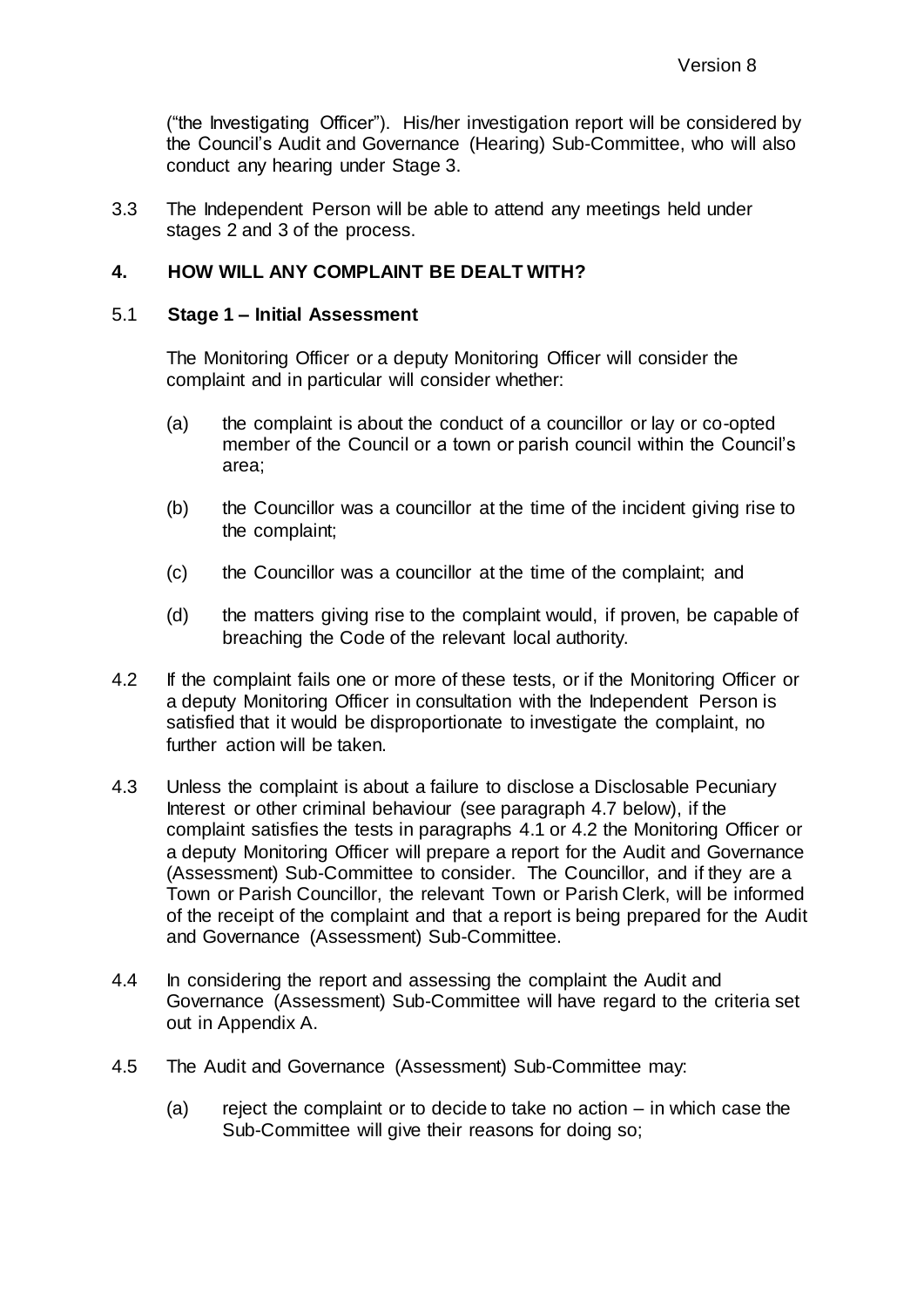- (b) seek an informal resolution (including, for example, an apology, or mediation); or
- (c) require the complaint to be investigated.
- 4.6 A copy of the complaint and a summary of the Audit and Governance (Assessment) Sub-Committee will be sent to the Councillor and to the complainant by the Monitoring Officer or the deputy Monitoring Officer.
- 4.7 A complaint that involves an allegation of a breach of a Disclosable Pecuniary Interest will be referred to the Police and will not at that stage be subject to any further investigation by the Council. Where a complaint involves allegations in addition to one relating to a Disclosable Pecuniary Interest, those additional allegations will not usually be investigated following the completion of any police investigation.

## 4.8 **Stage 2 – Investigation**

The Investigating Officer will examine any available evidence of the alleged breach. He/she will usually interview the complainant, the councillor and, if appropriate any witnesses. The Investigating Officer will prepare a report setting out:

- (a) the agreed facts;
- (b) any facts which are not agreed and the conflicting evidence; and
- (c) their conclusion on whether or not there has been a breach of the Code of Conduct.

## 4.9 **Stage 3 – Hearing**

The Investigating Officer's report will be circulated with the agenda as an exempt item. Having resolved to exclude the press and public from the meeting, the Audit and Governance (Hearing) Sub-Committee will consider whether the press and public should continue to be excluded further from all or any part of the hearing. Before making its decision the Sub-Committee may ask the Investigating Officer and the councillor complained about (if present) for their views.

NOTE: To promote public confidence and ensure fairness and transparency, the hearing will normally be held in public. However, the Sub-Committee may resolve to exclude the public and press for any part of the hearing where confidential or exempt information is considered and will usually do so when coming to its decision (see Appendix B).

4.10 The Audit and Governance (Hearing) Sub-Committee will reach a view on disputed facts and decide whether or not to accept the conclusion of the Investigating Officer on the alleged breach of the Code of Conduct. The Sub-Committee may: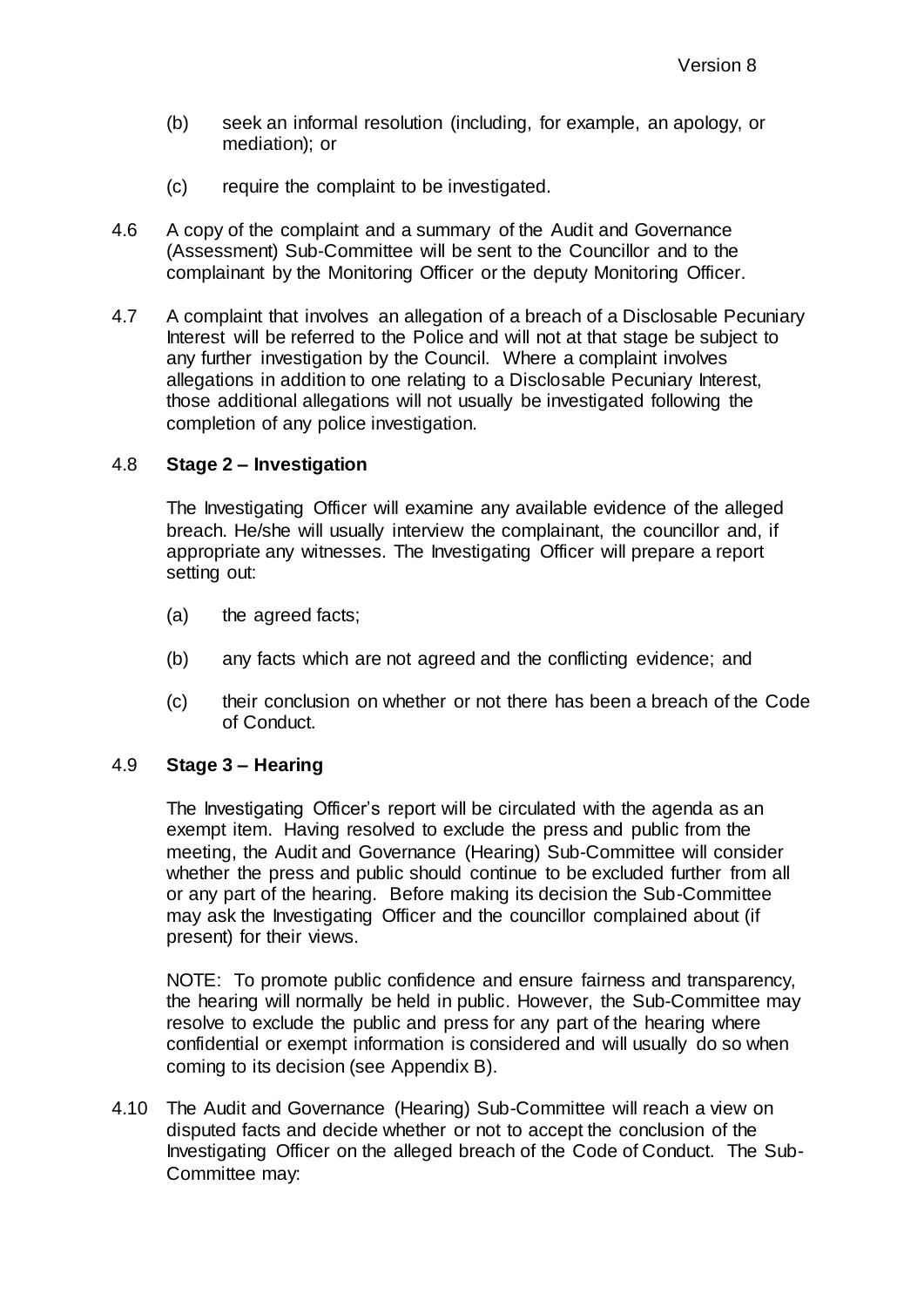- (a) dismiss the complaint;
- (b) refer the complaint to the Monitoring Officer to seek an informal resolution;
- (c) hold a hearing of the Sub-Committee (which depending on the circumstances may or may not be held on the same day as the initial consideration of the Investigating Officer's report).
- 4.11 The hearing will be to make a final decision on whether or not a Councillor has breached the Code of Conduct and, if so, to decide whether any sanction should be imposed.
- 4.12 The Sub-Committee may decide:
	- (a) to take no further action;
	- (b) to seek an informal resolution between the complainant and the subject councillor (if agreed by both parties);
	- (c) to censure the Councillor;
	- (d) to request the Councillor to give an unequivocal apology ;
	- (e) to instruct the Monitoring Officer to request the Councillor to attend training;
	- (f) to refer the matter to the full Council (in the case of a Town and Parish Councillor refer the matter to the relevant Town or Parish Council).

## **5. IS THERE A RIGHT OF APPEAL?**

5.1 There is no right of appeal against the decision of the Audit and Governance (Hearing) Sub-Committee.

## **6. HOW WILL THE DECISION BE PUBLICISED?**

6.1 A summary of complaint, the Audit and Governance (Hearing) Sub-Committee's findings and decisions shall be sent to the Councillor and in the case of a Town and Parish Councillor to the clerk of the relevant Town or Parish Council, and unless the Sub-Committee agrees otherwise due to exceptional circumstances, be published on the Council's website.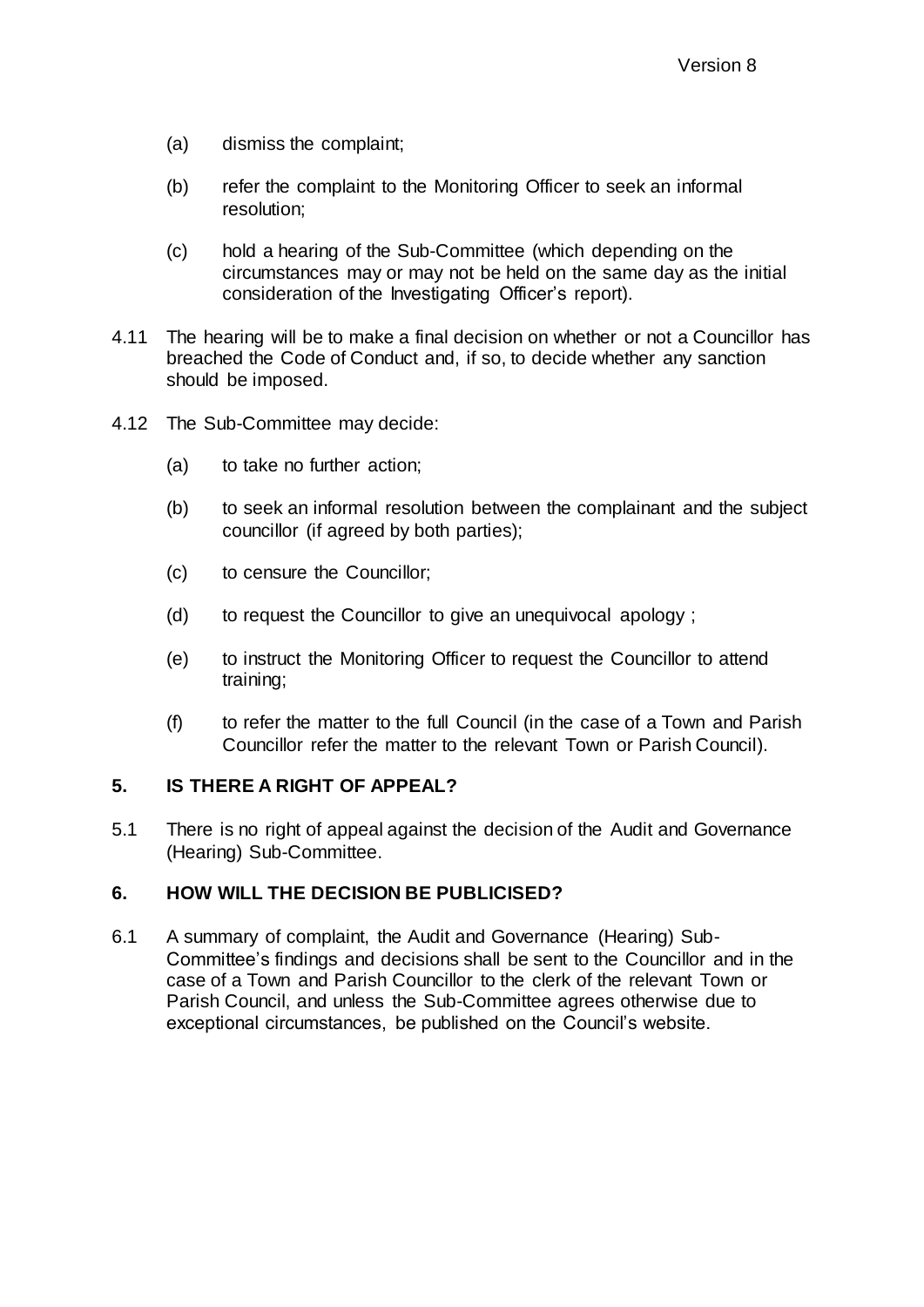# **APPENDIX A – ASSESSMENT CRITERIA**

## **1 Initial Tests**

- 1.1 The complaint is about the conduct of a councillor or lay or co-opted member of a council within the Council's area;
- 1.2 The Councillor was a councillor at the time of the incident giving rise to the complaint;
- 1.3 The Councillor was a councillor at the time of the complaint;
- 1.4 the matters giving rise to the complaint would, if proven, be capable of breaching the Code of the relevant local authority.

## **2 Sufficiency of information**

2.1 Has the complainant provided sufficient information to allow the Sub-Committee assessing the complaint to understand the issues complained of? If insufficient information is provided, the Sub-Committee will not normally proceed with assessment of the complaint.

# **3 Seriousness of the Complaint and proportionality**

- 3.1 Does the complaint appear, on the available information, to be trivial, vexatious, malicious, politically motivated or 'tit for tat'?
- 3.2 Other than in particularly serious cases a complaint will not generally be referred for investigation if the Councillor has offered an apology, or if the view is taken that the complaint can reasonably be addressed by other means.
- 3.3 Given the public interest in financial and other resources being used efficiently referral for investigation is generally reserved for more serious complaints where alternative options for resolution are not considered by the Sub-Committee to be appropriate. A complaint may be regarded as serious in its own right or when considered in conjunction with a serious of incidents/complaints.

# **4 Length of Time Elapsed**

4.1 Except in exceptional circumstances a complaint will not be referred for investigation when it is made more than 20 working days from the date upon which the event giving rise to the complaint took place.

# **5 Multiple Complaints**

5.1 A single event may give rise to similar complaints from a number of complainants. These will generally be treated as a single complaint with multiple complainants.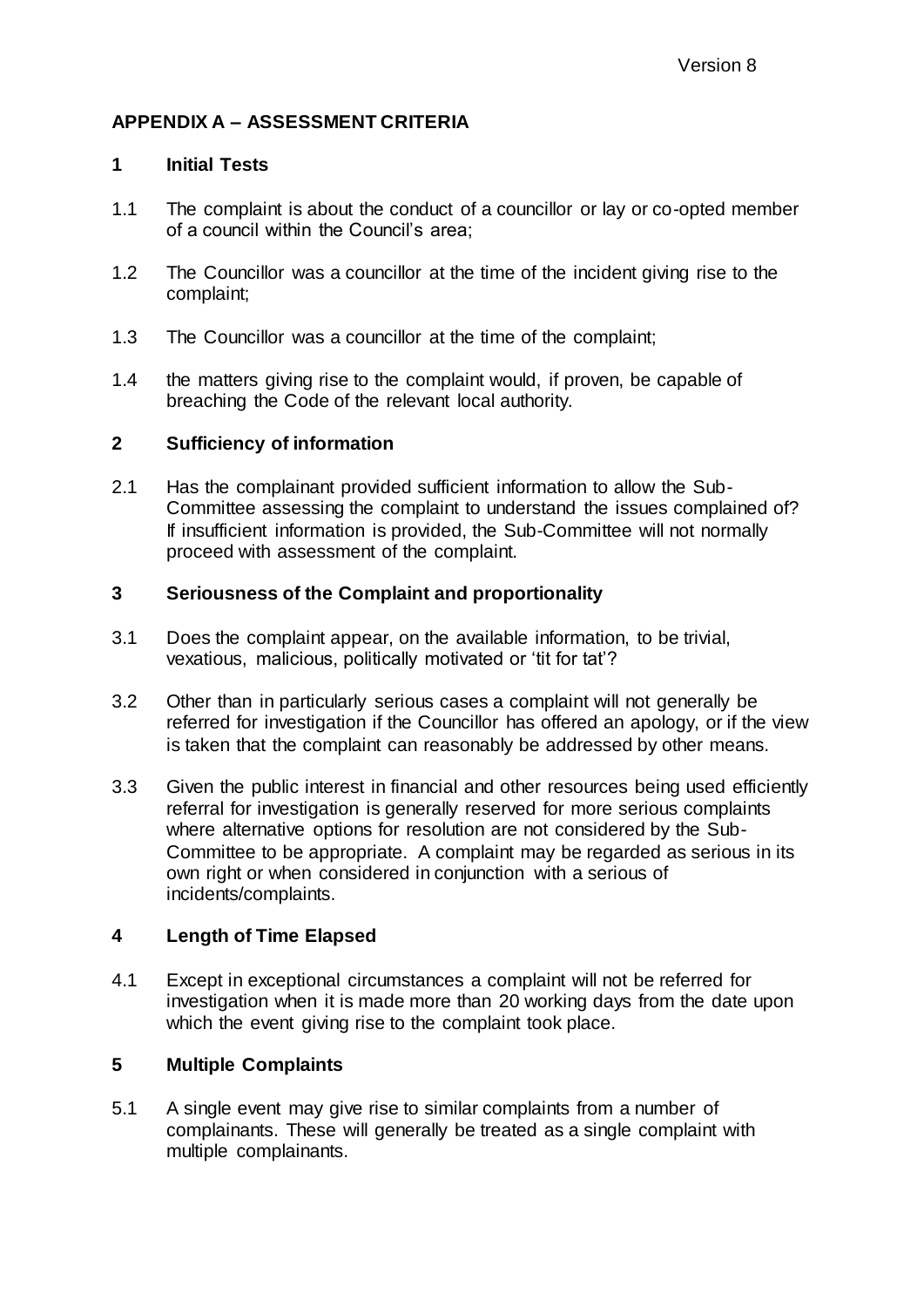#### **APPENDIX B – GUIDANCE ON THE EXCLUSION OF THE PRESS AND PUBLIC AT HEARINGS**

#### **1 Initial Considerations**

- 1.1 The purpose of publicity in the determination of complaints that a councillor has breached the code of conduct is to:
	- (a) promote the public interest;
	- (b) maintain public confidence in local government;
	- (c) maintain proper standards of conduct; and
	- (d) is consistent with the proper discharge of the Council's functions in accordance with the Human Rights Act 1998 which provide for a public hearing .

#### . **2 Presumption in favour of openness**

2.1 Given the purpose of publicity, there is a presumption that the Audit and Governance (Hearings) Sub-Committee will proceed with the hearing in public.

#### **3 Exceptional circumstances**

- 3.1 The Sub-Committee may however override the presumption in favour of openness if it is satisfied that there are exceptional circumstances which outweigh the public interest in the hearing being open to the public before excluding the press and public and proceeding in private for all or part of the hearing. Common examples of exceptional circumstances include the following (the list is not exhaustive):
	- (a) health;
	- (b) sexual allegations;
	- (c) vulnerable third parties;
	- (d) public order;
	- (e) the protection of the private life of the parties requires; or
	- (f) where the complainant is an employee of the authority to which the councillor complained about is a member.

#### **4 Announcement of decision**

4.1 Even if the whole or part of a hearing has been held in the absence of the press and public, the Sub-Committee will normally announce its decision in